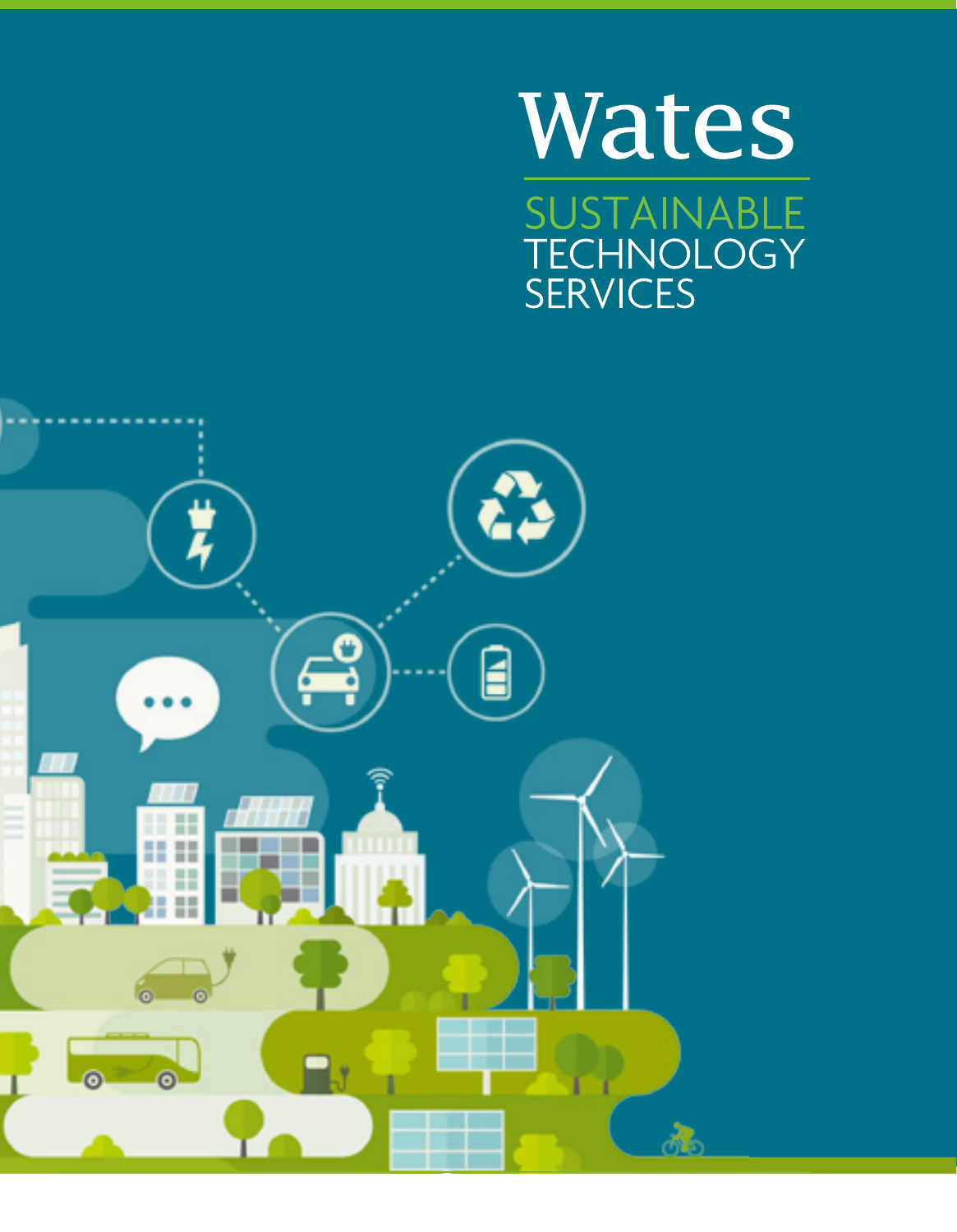

Our Sustainable Technologies Services Manager, Dr. Zainab Dangana (MCIOB, PhD.) leads a team of Key Account Directors in the facilitation, selection and implementation of proven solutions across the built environment through Wates Sustainable Technology Services.

"My research highlighted that 95% of market ready sustainable technologies never get considered because key decision makers are not aware of these products and suppliers don't have access to the key corporate decision makers. We plan to bridge this gap by providing suppliers with a platform to present their product, helping to promote technologies within our business, supply chain and our customers."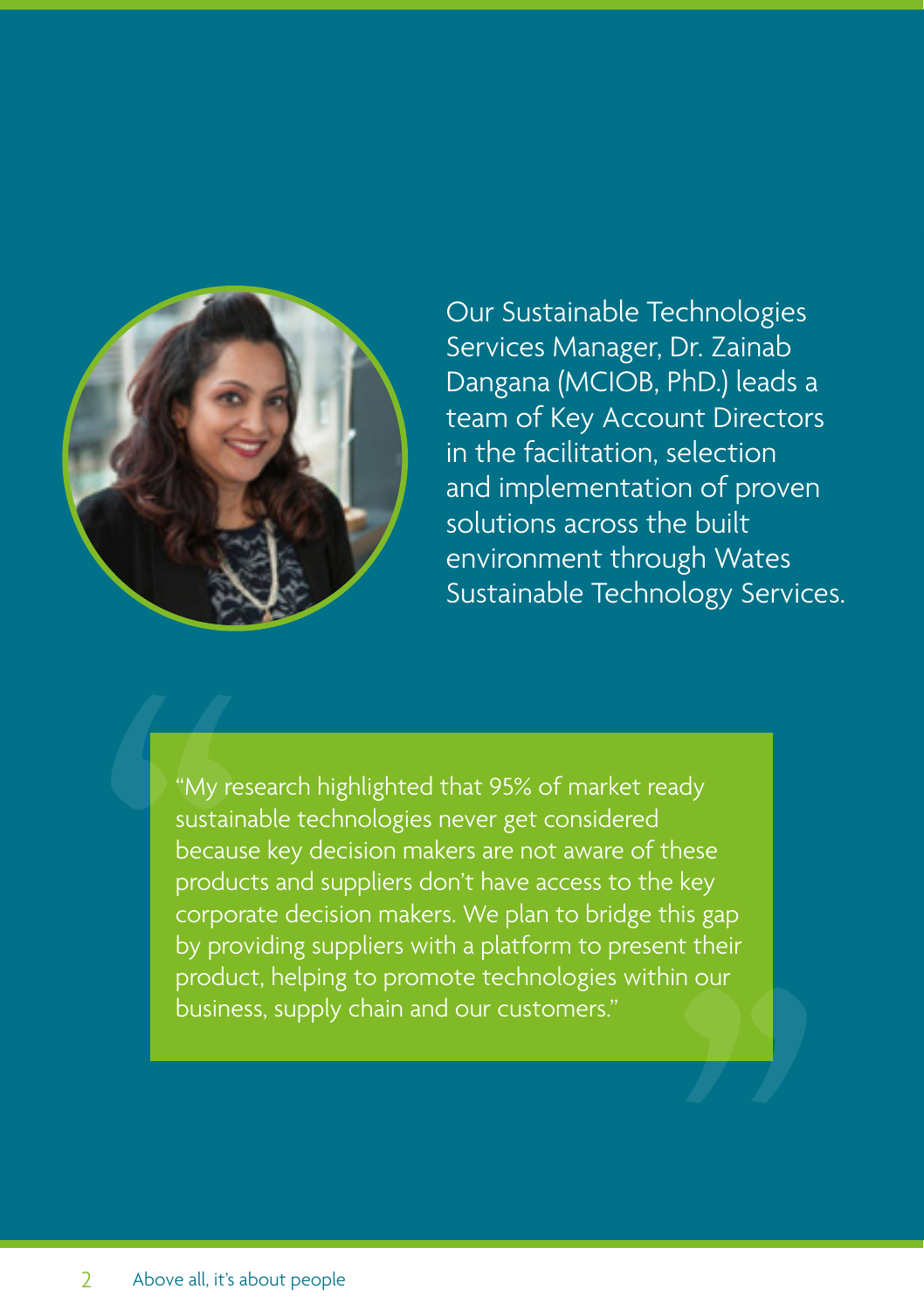| <b>CONTENTS</b>                                                                                                                                                                                                   |    | $^{\prime}$ hat's it all about? |
|-------------------------------------------------------------------------------------------------------------------------------------------------------------------------------------------------------------------|----|---------------------------------|
| What's it all about?                                                                                                                                                                                              | 4  |                                 |
| What's in it for you?                                                                                                                                                                                             | 5  | The Process                     |
| The Process                                                                                                                                                                                                       | 6  |                                 |
| <b>Pitches</b>                                                                                                                                                                                                    | 8  | Pitches                         |
| Selection                                                                                                                                                                                                         | 9  |                                 |
| Case Study: FM Sector Event                                                                                                                                                                                       | 10 |                                 |
| How can we help?                                                                                                                                                                                                  | 12 | FM sector even:<br>Case Stud    |
| Example Sustainable Technology                                                                                                                                                                                    | 13 |                                 |
| Please ensure that you are viewing this document as a double page spread in<br>Adobe Reader (rather than in your internet browser) to ensure full functionality.<br>Note: This will not work on tablet or mobile. |    |                                 |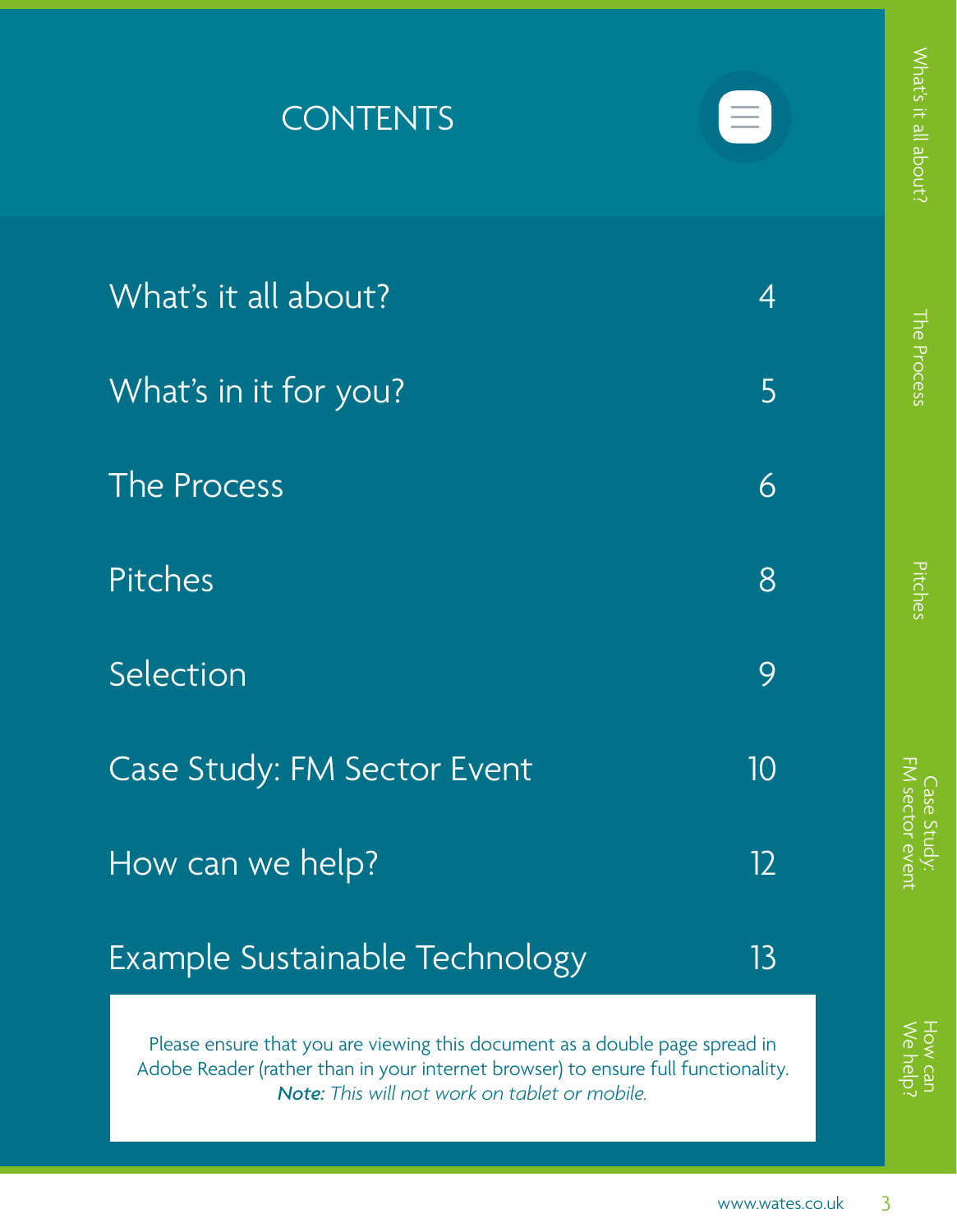# <span id="page-3-0"></span>WHAT'S IT ALL ABOUT?

#### **Ruick Return on Investment on Investment** and Indianace Productivity & Health Andre

 $\parallel$  uptront cost and unknown payback / return on investment. -<br>A key barrier to the slow uptake of innovative solutions is higher A key barrier to the slow uplake of inflovative solutions is right approfit cost and driknown payback / Teturn of inves  $\overline{\mathsf{u}}$  upfront cost and unknown payback / return on investment.

partners of the Wates Group in achieving their sustainability

goals by helping to identify, select and implement cost-effective cost-effective cost-effective cost-effective proven sustainable technologies that comply with regulations, lower carbon emissions, improve building performance and

wates Sustainable technologies services can help your orga  $\parallel$  identify simple cost effective tec  $\overline{a}$  than 3 years. rogies with a payback of less Wates bustaniable technologies services can help your organisation people by the 2.5 billion people by the 2.5<br>People by the 2.5 billion people by the 2.5 billion people by the 2.5 billion people by the 2.5 billion people identify simple cost effective technologies with a payback of less standards, the energy usage of our buildings is set to rise sharply, which is set to rise sharply, the energy of  $\alpha$ ensuring low energy design and reducing a building's operational carbon emissions. For example: There is a potential to increase asset value by 8-10% increase in asset wates Sustainable technologies services can help your organisation

**Example:** By fitting an adapter to your taps, this c  $\overline{\phantom{a}}$  rate by 2.5 litres per minute  $\blacksquare$  return on investment in less rate by 2.5 litres per minute, saving water and energy and providing a required, leaving you to focus you to focus your product to focus you to focus your product to focus you to focus you to focus you to focus you to focus you to focus you to focus you to focus you to focus you to focus you reductive technologies technologies that can help to reduce the can help to reduce the can help to reduce the c<br>Internal assessment in the can help to reduce the can help to reduce the can help to reduce the can have the c return on investment in less than four months. **Example:** By fitting an adapter to your taps, this can reduce the flow

marketplace, our dedicated in- $\begin{bmatrix} 1 & 0 & a & b & c \ b & -a & b & c & d \end{bmatrix}$  is able to cost  $\overline{a}$  Total annual savings = £5,565. Total capital installation cost for 210 basins = £1,575.<br>Tatal annual sovings profects Total capital installation cost for 210 basins = £1,575.  $\hskip20pt \text{[J.]}$ 

2006 5,933 1,780

**Example: The average UK house** to all and voluntary and voluntary legislation.<br>That is the accuracy and voluntary legislation. The article is the attention of the attention. The attention of energy saving additive can buildings,  $\frac{1}{2}$  = 1575 ÷ 5565 = 0.28 yr payback for your building(s), that can improve health, wellbeing and productivity for your employees by creating a conducive working Capital Standard Allowance Enhanced Capital Allowance Payback = Total project cost ÷ Total annual retrofit savings

Payback in months  $0.28 \times 12 = 3$ and reducing operating costs. • Only proven technologies are  $\emph{Payback in months } 0.28 \times 12 = 3.4 \emph{ months}$  $\alpha$  saving of  $\alpha$  satisfies to a saving of  $\alpha$  saving  $\alpha$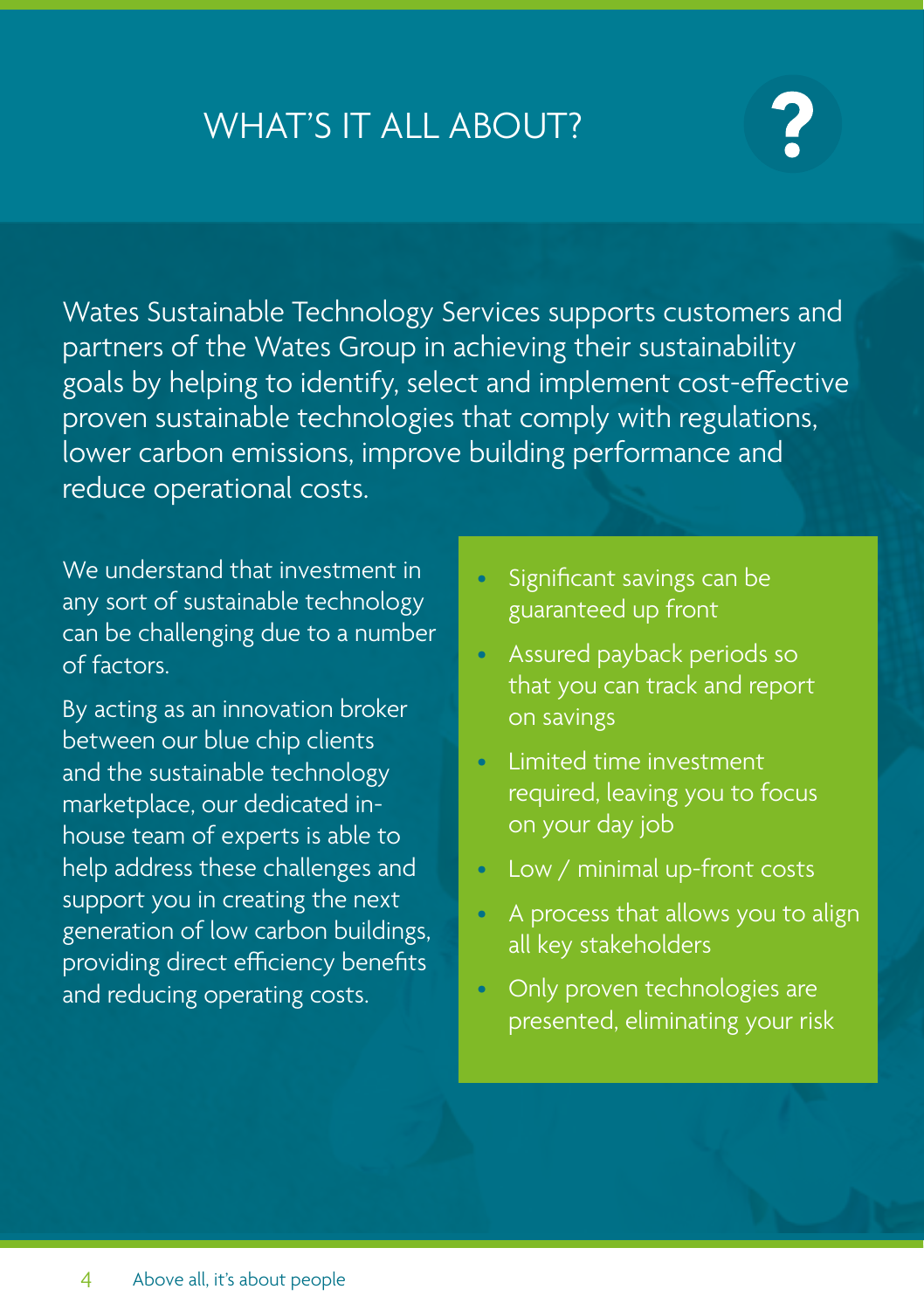<span id="page-4-0"></span>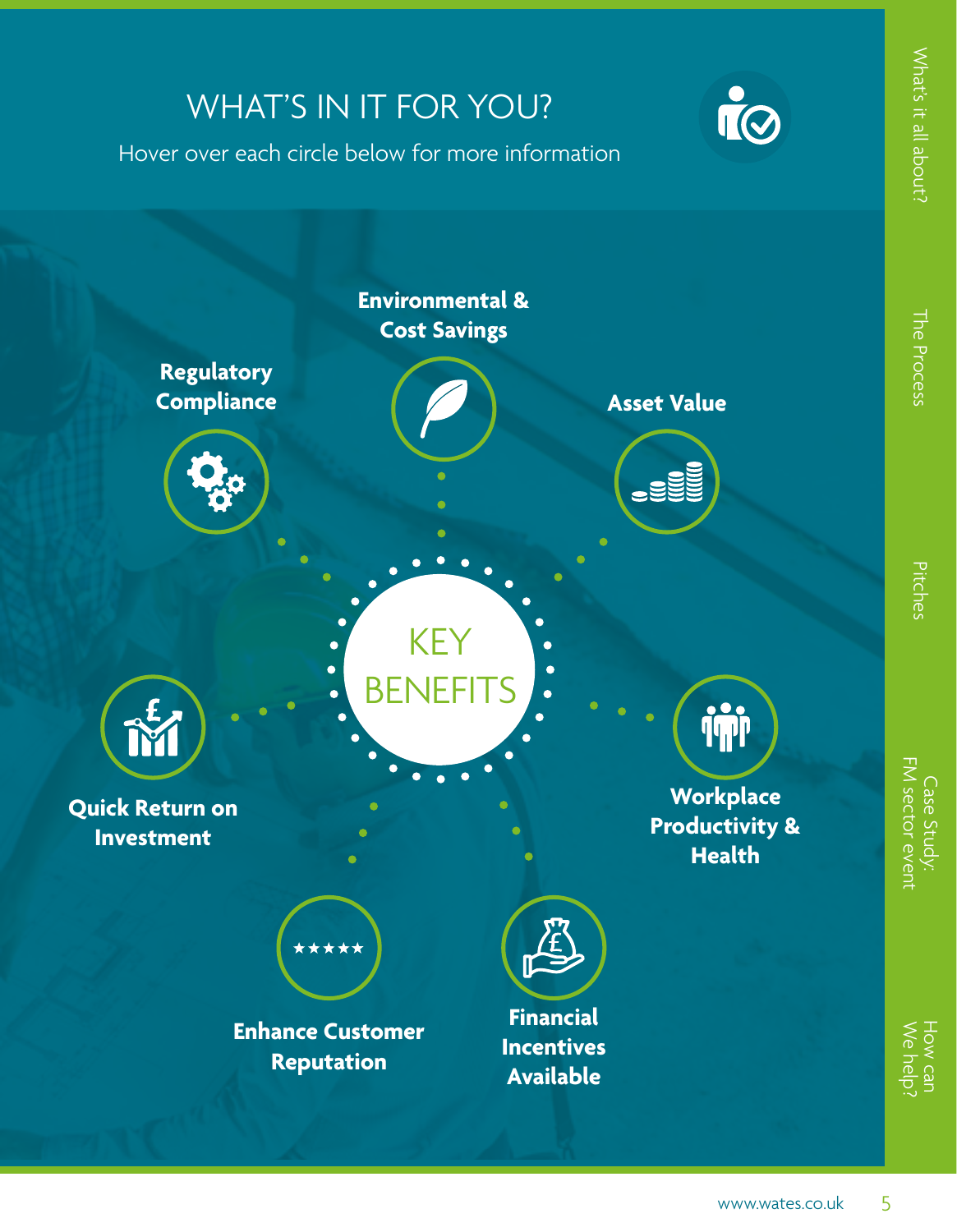## THE PROCESS

Hover over each circle below for more information

<span id="page-5-0"></span>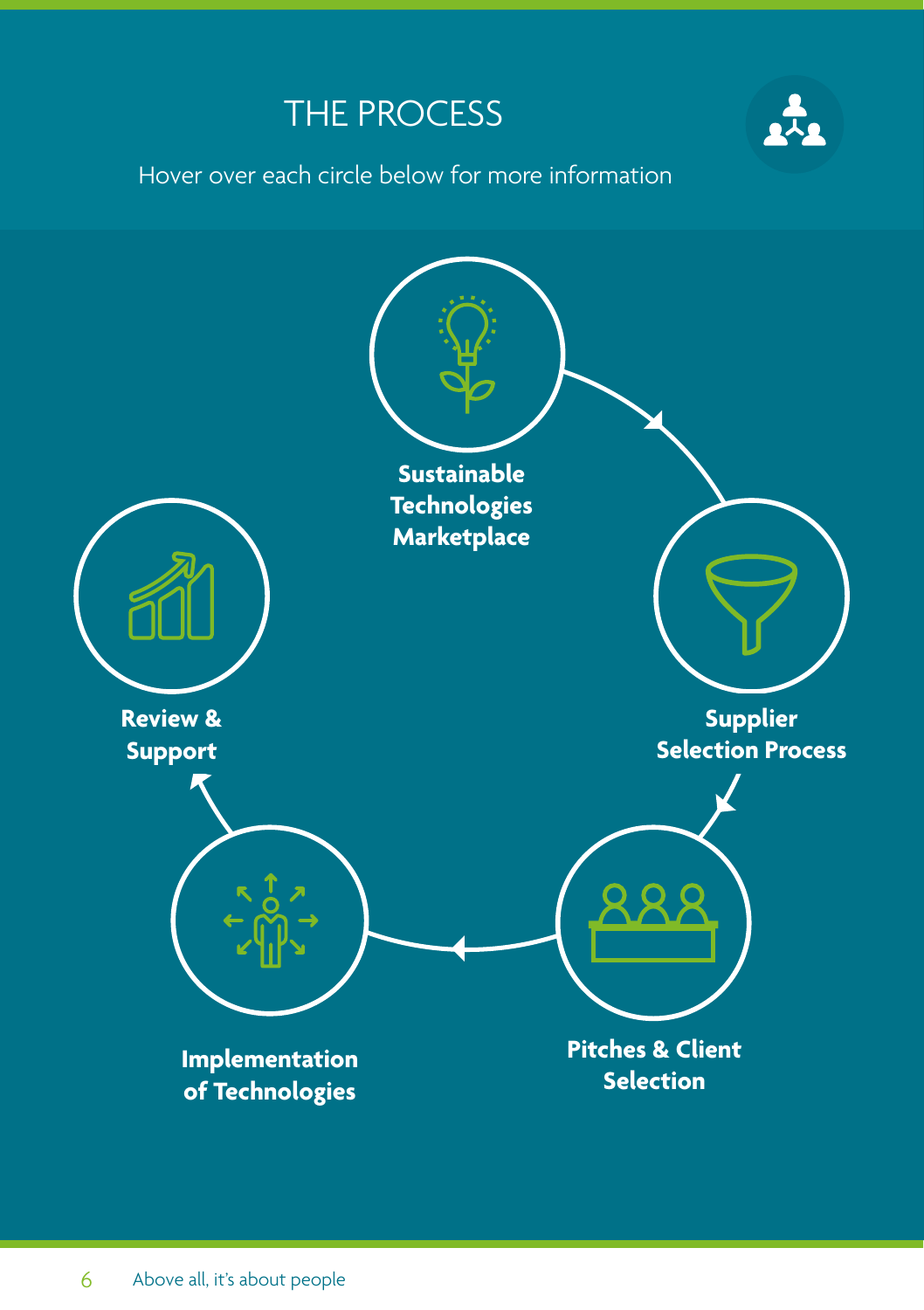# SUPPLIER SELECTION PROCESS



#### ementation of Technologies. **Implementation of Technologies a minimization our customer and our customer and our customer and our**

**Sustainable Technologies Marketplace Sustainable Sustainable Sustainable Sustainable Sustainable Sustainable S** ralist suppliers are supported by viates sustainable Technology Services in piloting their technology on selected customer sites to ensure that it delivers the expected levels small selection of customers and key partners and key partners of the Wates and key partners of the Wates and <br>Here we have the Wates and key partners of the Wates and Key partners of the Wates and Key partners of the Wat  $\tau$  is the judging parameter of  $\tau$  in the internal upcoming  $\tau$ of return on investment. The opportunity to work in partnership with with with with with with  $\alpha$ • Finalist suppliers are supported by Wates Sustainable

and the Water Supplies of the Water Supplies of the Supplies of the Supplies of the Supplies of the Supplies of the Supplies of the Supplies of the Supplies of the Supplies of the Supplies of the Supplies of the Supplies o Services technical screening team *"With so many different technologies*  Services database. This is promoted in the Wates Group's bids and to its existing clients and has already culminated in a number of key tenders, trials and implementation of our technology. **EXECUTE:** Being able to promote our innovation to their network of contacts is a huge opportunity so this is a valuable partnership." nalist and included on the Wates Sustainable Technology<br>They are also invited to take part of part in the part of the part in the part in the part in the part in the alcyan Water Conditioners was delighted to be selecte $\epsilon$ • Finalists are added to the Wates Sustainable Technologies Market and provided in bids with the product of the process of the product of the product of the p  $rac{1}{2}$  and  $rac{1}{2}$  in accordance with the individual building  $rac{1}{2}$  in accordance with the individual building  $rac{1}{2}$  in a set of the individual building  $rac{1}{2}$  in a set of the individual building  $rac{1}{2}$  in a "Halcyan Water Conditioners was delighted to be selected as a finalist and included on the Wates Sustainable Technology and to its existing circhts and has aireaux cummiated in a nume clients related by the final and implementation of our technology tenny able to promote our impovation to their network or contacts is a huge opportunity so this is a valuable partnership."<br>. of key tenders, trials and implementation of our technology. Being able to promote our innovation to their network of

#### challenges and sector requirements and sector requirements and finding a route to market is always difficult and finding a route to market is always difficult and finding a route to market is always difficult and finding **dentified by continuum assessors and** *FREEAM* and *C* and *Head of Sales, Halcyan Water Conditioners* in the programme in addition antha mant, UK (Europe) and products to isolate the ideas and products to is even and products to is even and requirements, which we are keen to trial and implement on our real impact in reaching their energy reduction targets." **Samantha Mant, UK (Europe)** Head **Frank Berry Head of Sales, Halcyan Water Conditioners**

to natural fit with Wates' wider

Each finalist is also added to the Wates Sustainable marketplace, which can be accessed by all

business units of the Wates Group. The Wates Group of the Wates Group.

sustainability agenda.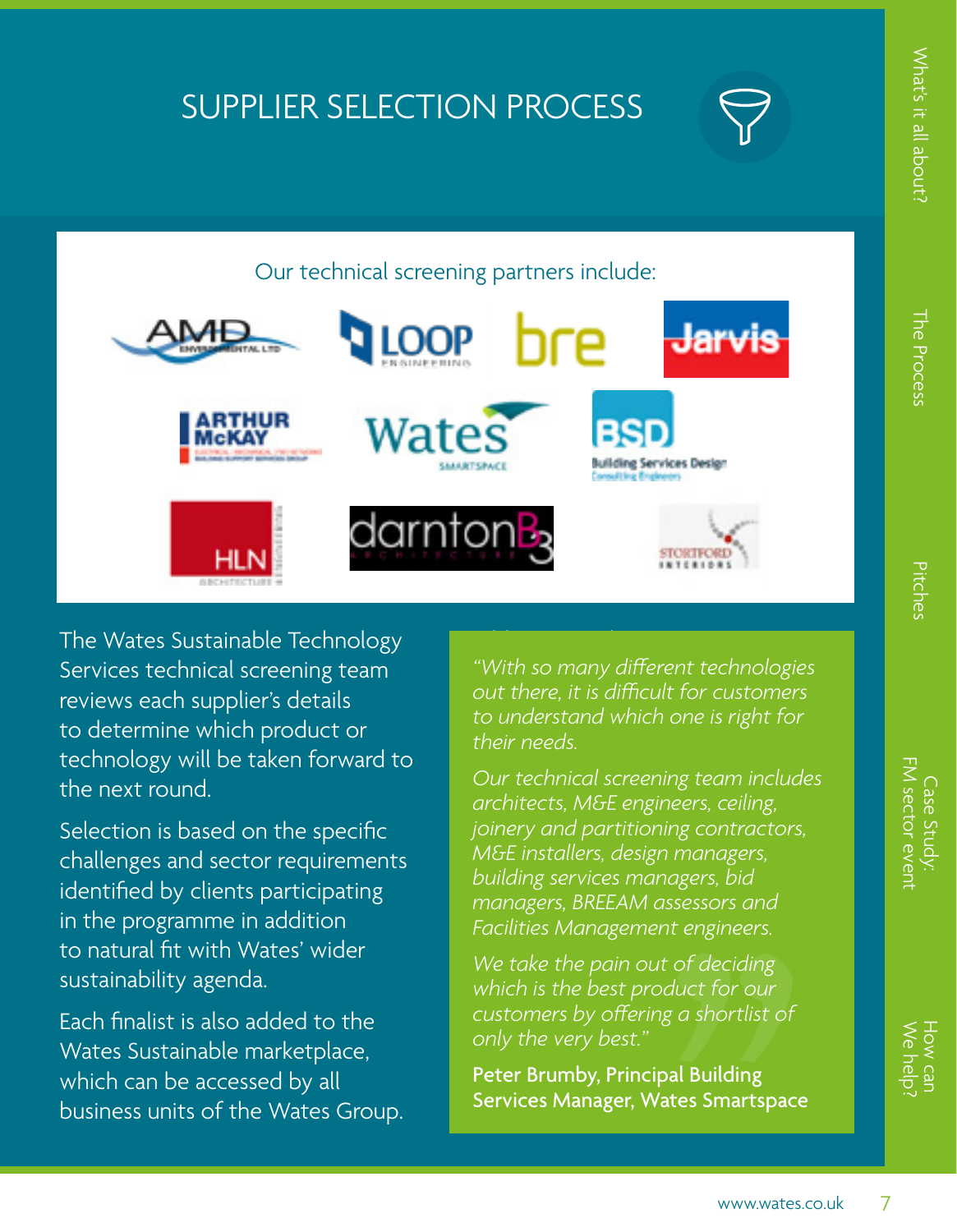



<span id="page-7-0"></span>

Up to six market-ready, energy saving technologies are taken forward to the pitch stage.

Here they will be invited to take part in a one day 'Green Dragons' Den' style event, facing a judging panel made up of representatives from Wates Smartspace and some of our market-leading clients and partners.

Each supplier has to convince our judges that this technology can meet their energy efficiency needs and should be taken forward to pilot on a live site.

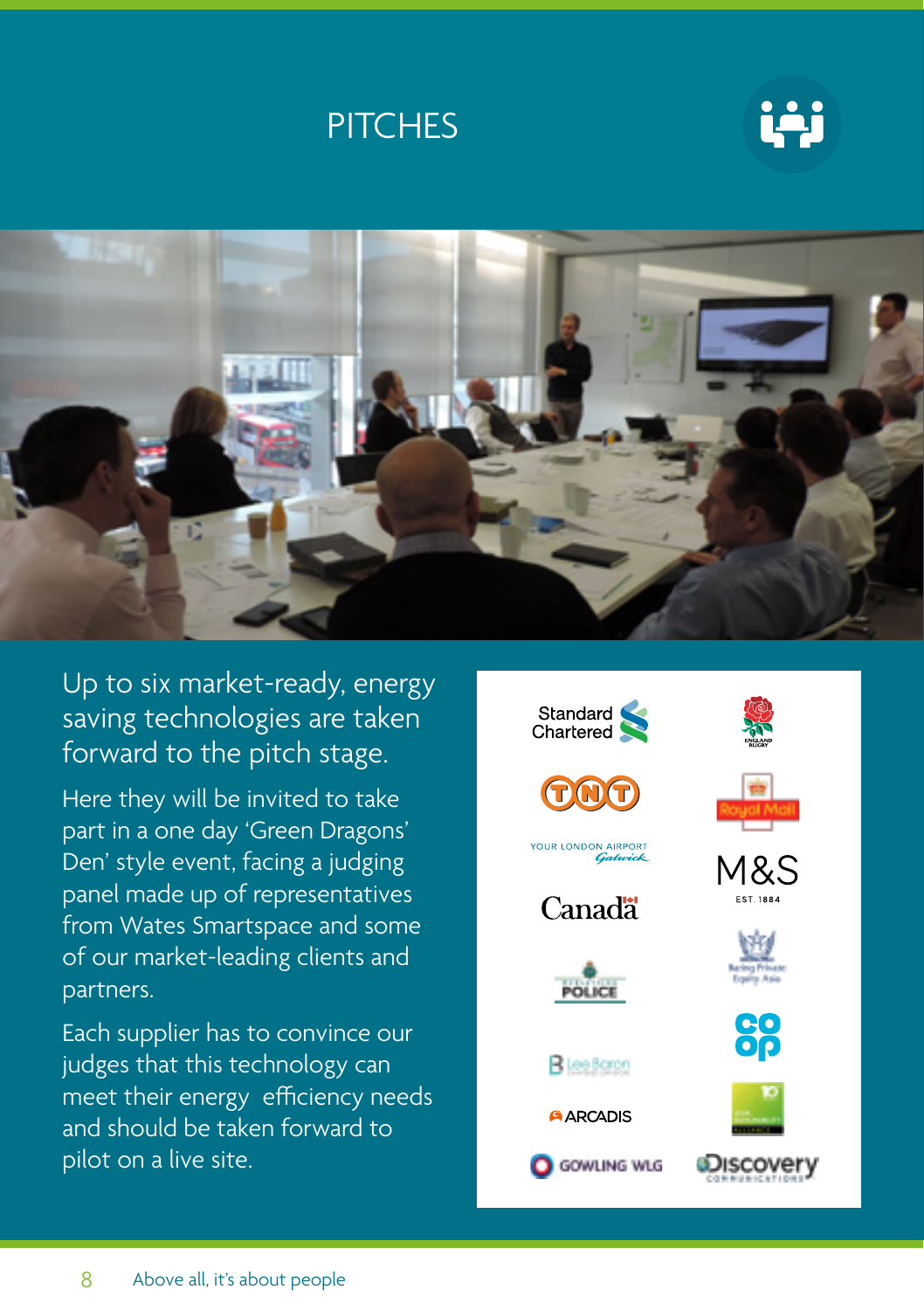## <span id="page-8-0"></span>CLIENT SELECTION



[Case Study: FM sector event](#page-9-0) [We help?](#page-11-0) How can-M sector even ase Stud

All members of the judging panel use our bespoke selection matrix to assess each technology.

Each customer gets a bespoke report after the event highlighting their preferences.

We then work with our customers to implement the selected technologies either as a pilot or roll-out.

*"This event offers a great shopwindow for sustainable technology providers and a valuable process for our specification and procurement – so, an industry-wide win-win."*

Darren Sear, Global Head of Energy & Environment at Standard Charted Bank

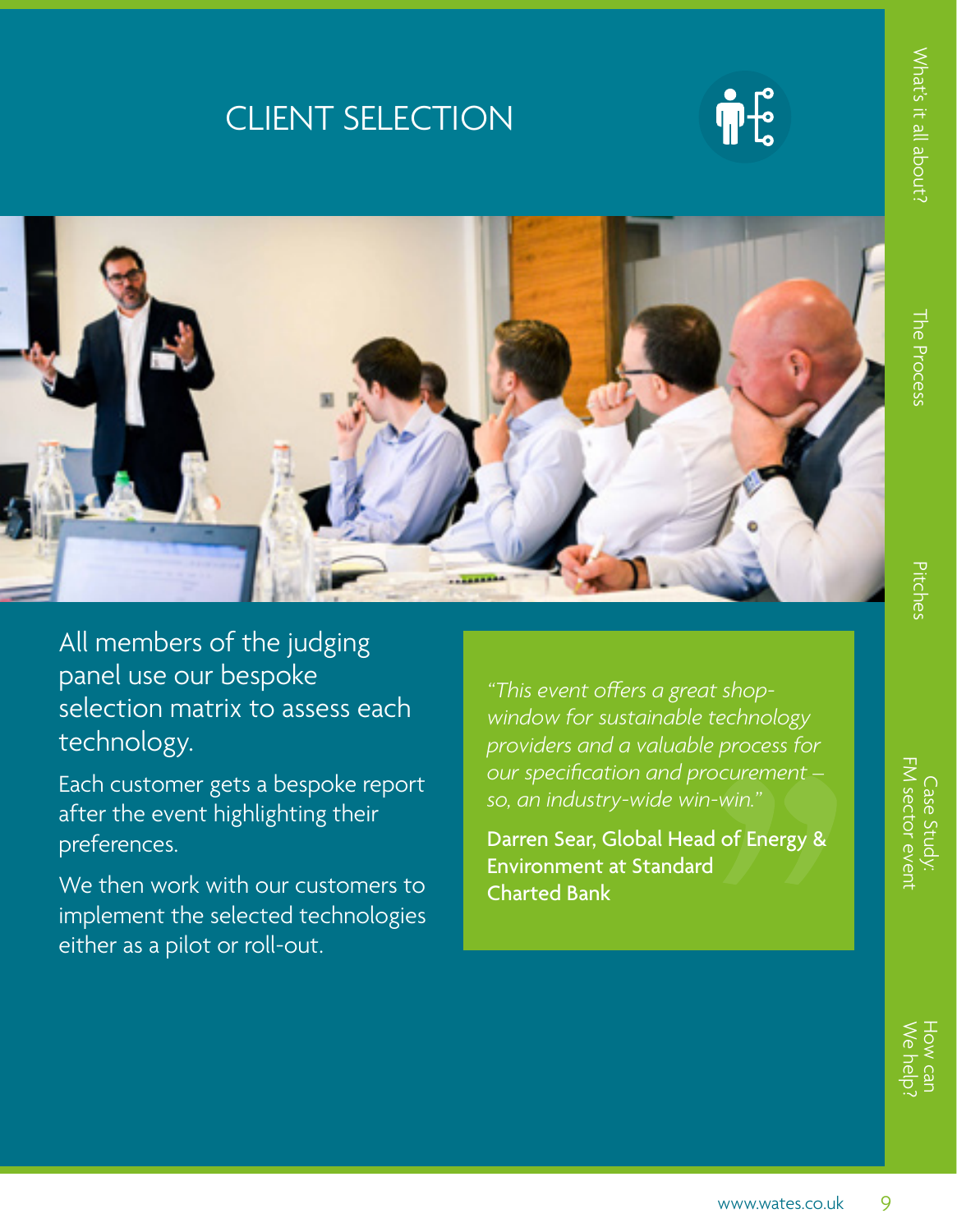## <span id="page-9-0"></span>CASE STUDY: FM SECTOR EVENT





Wates Sustainable Technology Services hosted its first external, FM-themed pitches in 2017 in partnership with a judging panel of representatives from four of its leading corporate clients including the RFU, Standard Chartered Bank, the Canadian High Commission and Barings Asset Management.

Taking the role of an innovation broker, Wates selected six suppliers following an open competition in April 2017. Each supplier was screened against robust suitability criteria before being given the opportunity to pitch to the judges. Shortlisted suppliers included:

- Heating additive
- Water conditioner
- Water saving product
- Water free urinal system
- Intelligent lighting control
- Fuel conditioning unit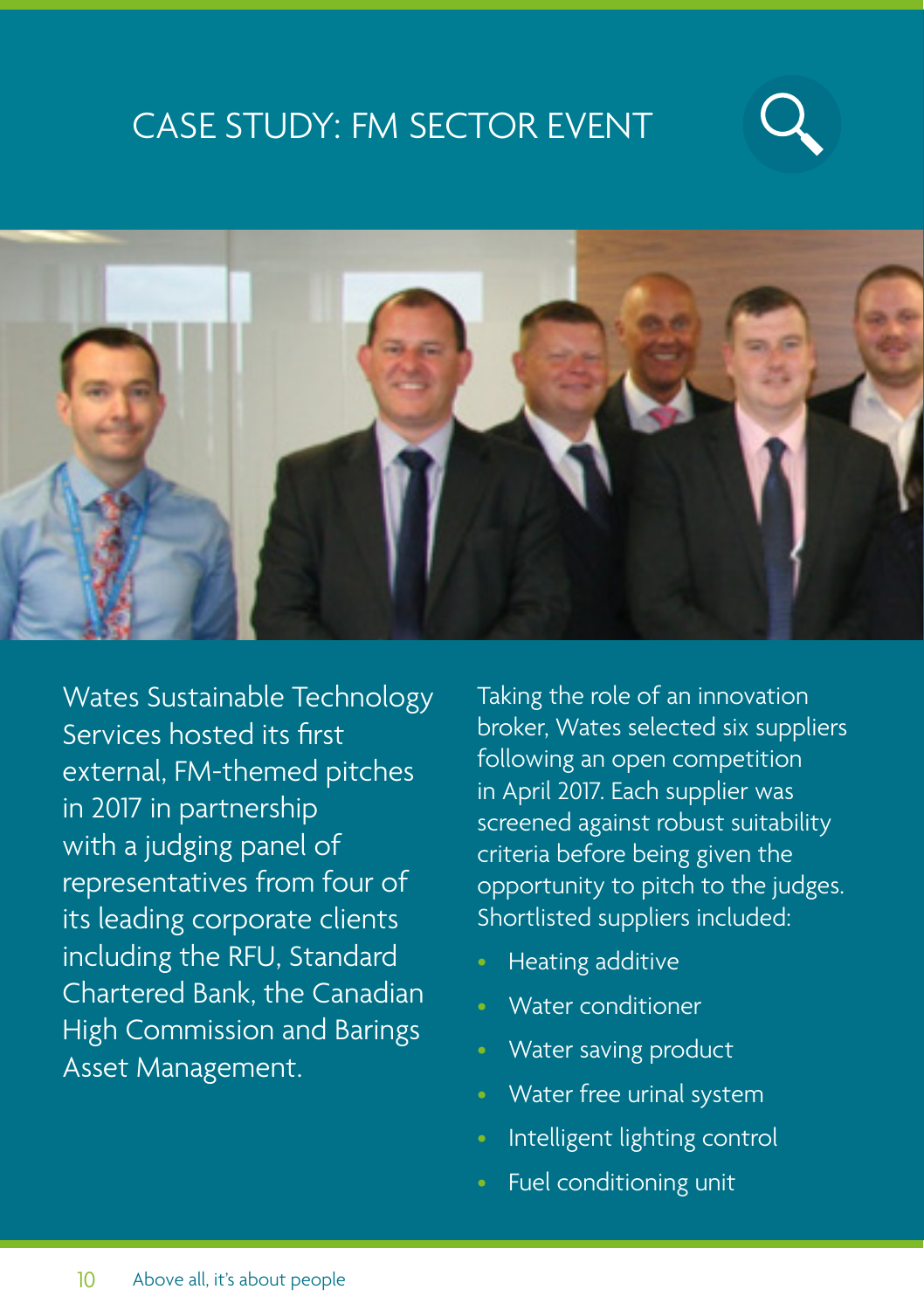[Case Study: FM sector event](#page-9-0) [We help?](#page-11-0) How can-M sector even Case Study



Following the pitches, each customer identified four innovations to suit their individual requirements, using our unique selection matrix and expert guidance from the team.

Shortlisted suppliers are now working alongside Wates Sustainable Technology Services to pilot their technologies on site, with the view to wider roll-out out across customer sites on completion of a successful pilot programme.

*"This event was an excellent opportunity to get in front of several decision makers from Wates and their blue chip clients. As a result we have had the opportunity to proceed with a successful trial at one of Wates' sites and I am looking forward to a long and successful working relationship. We have had full support from the team and I would thoroughly recommend this event for anyone with a green innovation."*

Dale Edginton, Product Manager, Sustainable technology partner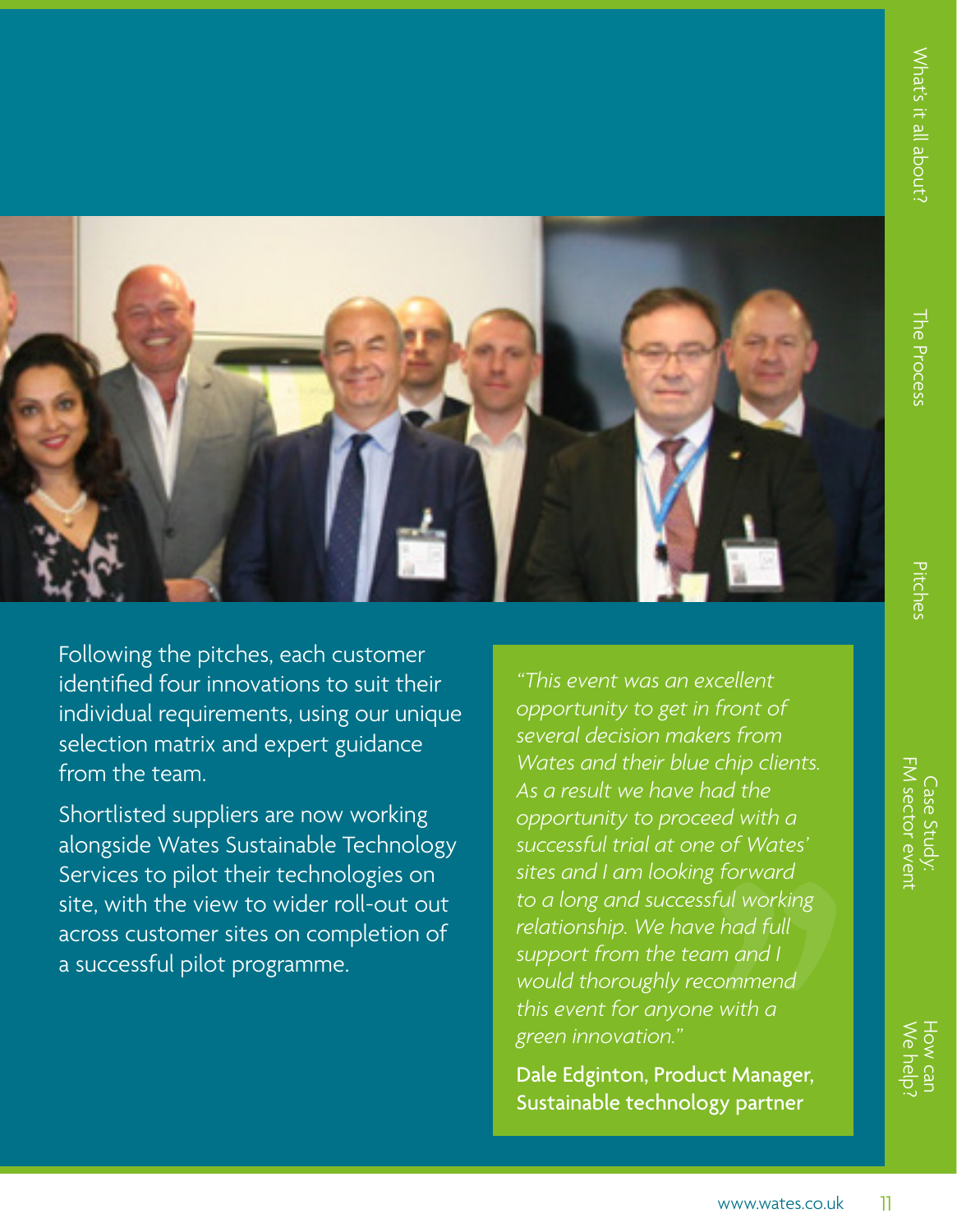### <span id="page-11-0"></span>HOW CAN WE HELP?



# **Wates** SUSTAINABLE **TECHNOLOGY SERVICES**

- 1. Select one of our technologies from the Wates Sustainable Technology Services database
- 2. Join a group customer event with like-minded organisations
- 3. Request a bespoke sector event to identify innovations that are suitable for sector specific requirements
- 4. Request a bespoke customer event tailored to your organisation's specific requirements

If you would like to find out more, contact Dr. Zainab Dangana and her team at:

**innovation@wates.co.uk 07920 821 516**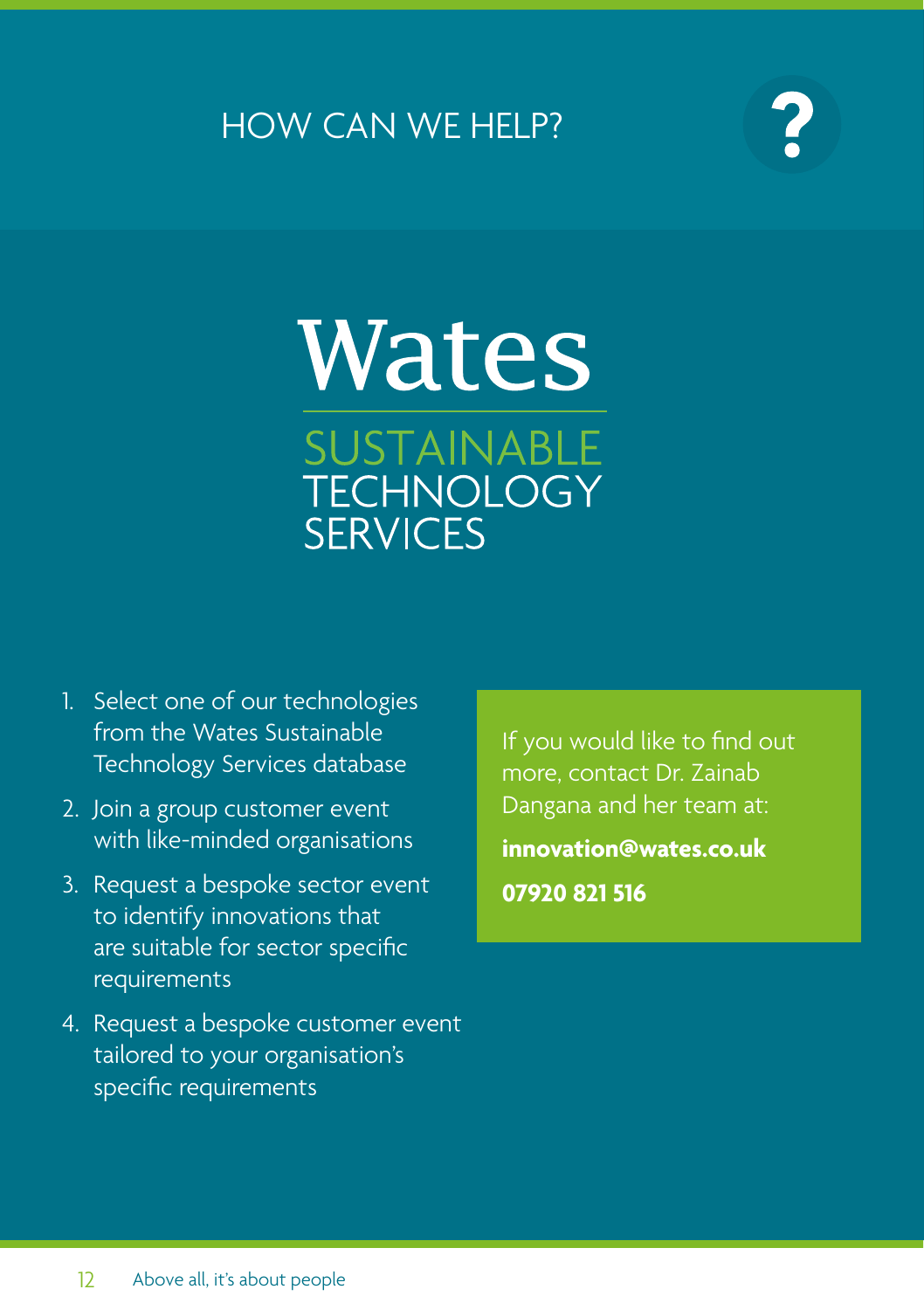[Case Study: FM sector event](#page-9-0) [We help?](#page-11-0) How can

FM sector ever Case Stuc

#### <span id="page-12-0"></span>Product Summary

Proven innovative, cost effective energy saving central heating additive. 100% organic, non- corrosive and reduces space heating bills by 15%. Quick retrofit installation to existing and new heating systems, optimising performance with no maintenance required.

#### Verified by the Energy Saving Trust with a typical ROI of less than 1 year.

#### Benefit Analysis:

| Product                   | Capital | Construction        | Energy    | Carbon         | Financial      | Pay                      | Other                               |
|---------------------------|---------|---------------------|-----------|----------------|----------------|--------------------------|-------------------------------------|
|                           | Cost    | <b>Time</b>         | Reduction | <b>Savings</b> | <b>Savings</b> | <b>Back</b>              | <b>Benefits</b>                     |
| Product<br>$\overline{A}$ | £780    | Less than 1<br>hour | 13:54%    | 16,000kg       | £2215          | Less<br>than 6<br>months | Low<br>embodied<br>carbon<br>(15kg) |

\* Figures based on the Park Rehabilitation Centre – Rotherham NHS Foundation Trust case Study using 13L for 2\*205kW boiler and 2 large AHU's for a trial period of 14 months

#### Additional Benefit:

| <b>Client Benefits</b>                  | <b>Wates Added Value</b>                            |  |  |
|-----------------------------------------|-----------------------------------------------------|--|--|
|                                         | IndependentlyTested by Enertek<br>$\bullet$         |  |  |
| ROI 6-12 months                         | International                                       |  |  |
| No maintenance or calibration required  | Verified by the Energy Saving Trust                 |  |  |
| Quick install with no downtime          | FREE desktop site survey if required<br>$\bullet$   |  |  |
| requirement                             | Trial the product with money back<br>$\bullet$      |  |  |
| Reduced heating costs and potential for | guarantee                                           |  |  |
| high carbon saving                      | Applicable to existing and new heating<br>$\bullet$ |  |  |
| Proven 5 Year longevity                 | systems                                             |  |  |
|                                         | No alternative in the market                        |  |  |